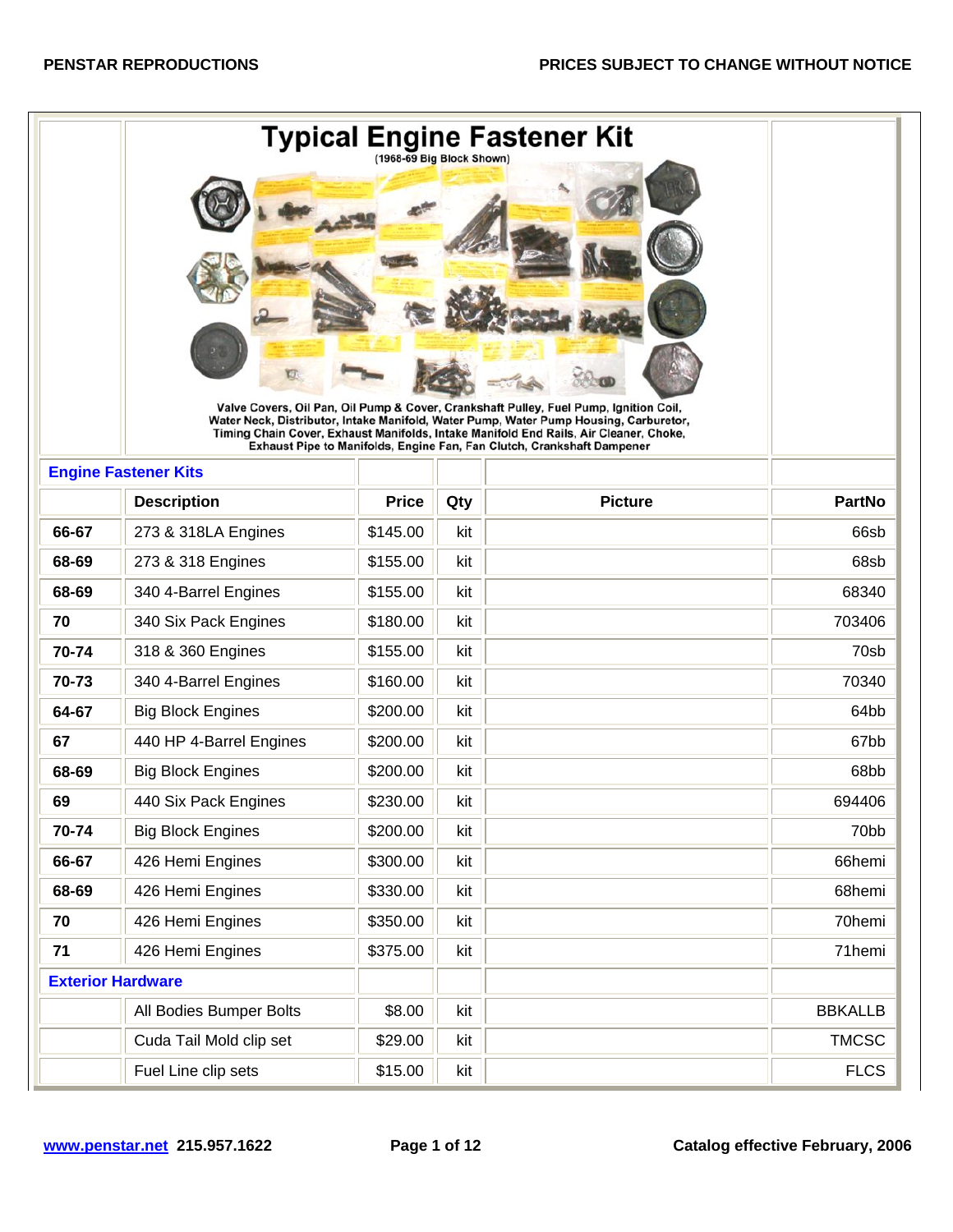| <b>Various</b>             | Injection molded ABS spacers<br>with correct serrated locking<br>washers. Each kit contains<br>four of each. Replace your<br>broken or deteriorated fiber<br>spacers and rusty washers!<br>These fit over the mounting<br>studs on the bottom of both<br>bucket and bench seats. One<br>kit required for bench seats,<br>two kits for buckets. | \$12.00 | kit | prsr004  |
|----------------------------|------------------------------------------------------------------------------------------------------------------------------------------------------------------------------------------------------------------------------------------------------------------------------------------------------------------------------------------------|---------|-----|----------|
| 70-74                      | Bucket seat latch and spacer<br>sets fit most A/B/E-Body<br>bucket seats. Replace your<br>worn or missing latches today<br>to keep your seats from<br>folding forward. Sold in sets<br>of right and left hand latches<br>with four spacers.                                                                                                    | \$25.00 | set | pr7074   |
| 66-73                      | Trunk Lock hardware for All<br>Bodies (excl Barracuda)                                                                                                                                                                                                                                                                                         | \$16.00 | h   | 6672TLS  |
| 69                         | B-Body Air Grabber clip set                                                                                                                                                                                                                                                                                                                    | \$38.00 | set | 69AGBB   |
| 70                         | Challenger/Cuda Bumper clip<br>set                                                                                                                                                                                                                                                                                                             | \$17.00 | kit | 70BKBFR  |
| 70-71                      | Shaker Bubble to Base<br>Fastener Kit (7 screws)<br>Correct "anchor" head 10-24<br>screws                                                                                                                                                                                                                                                      | \$25.00 | kit | pr8038   |
| 70-71                      | Challenger/Cuda Shaker clip<br>set                                                                                                                                                                                                                                                                                                             | \$15.00 | kit | 7071SKSH |
| <b>Exterior Screw Kits</b> |                                                                                                                                                                                                                                                                                                                                                |         |     |          |
| 66                         | Barracuda                                                                                                                                                                                                                                                                                                                                      | \$5.00  | kit | 66SKE    |
| 66-67                      | Charger                                                                                                                                                                                                                                                                                                                                        | \$24.00 | kit | 6667SKE  |
| 67                         | <b>Belv-Satellite</b>                                                                                                                                                                                                                                                                                                                          | \$8.00  | kit | 67SKEBS  |
| 67                         | <b>GTX</b>                                                                                                                                                                                                                                                                                                                                     | \$8.00  | kit | 67SKE    |
| 67-69                      | Barracuda                                                                                                                                                                                                                                                                                                                                      | \$9.00  | kit | 6769BE   |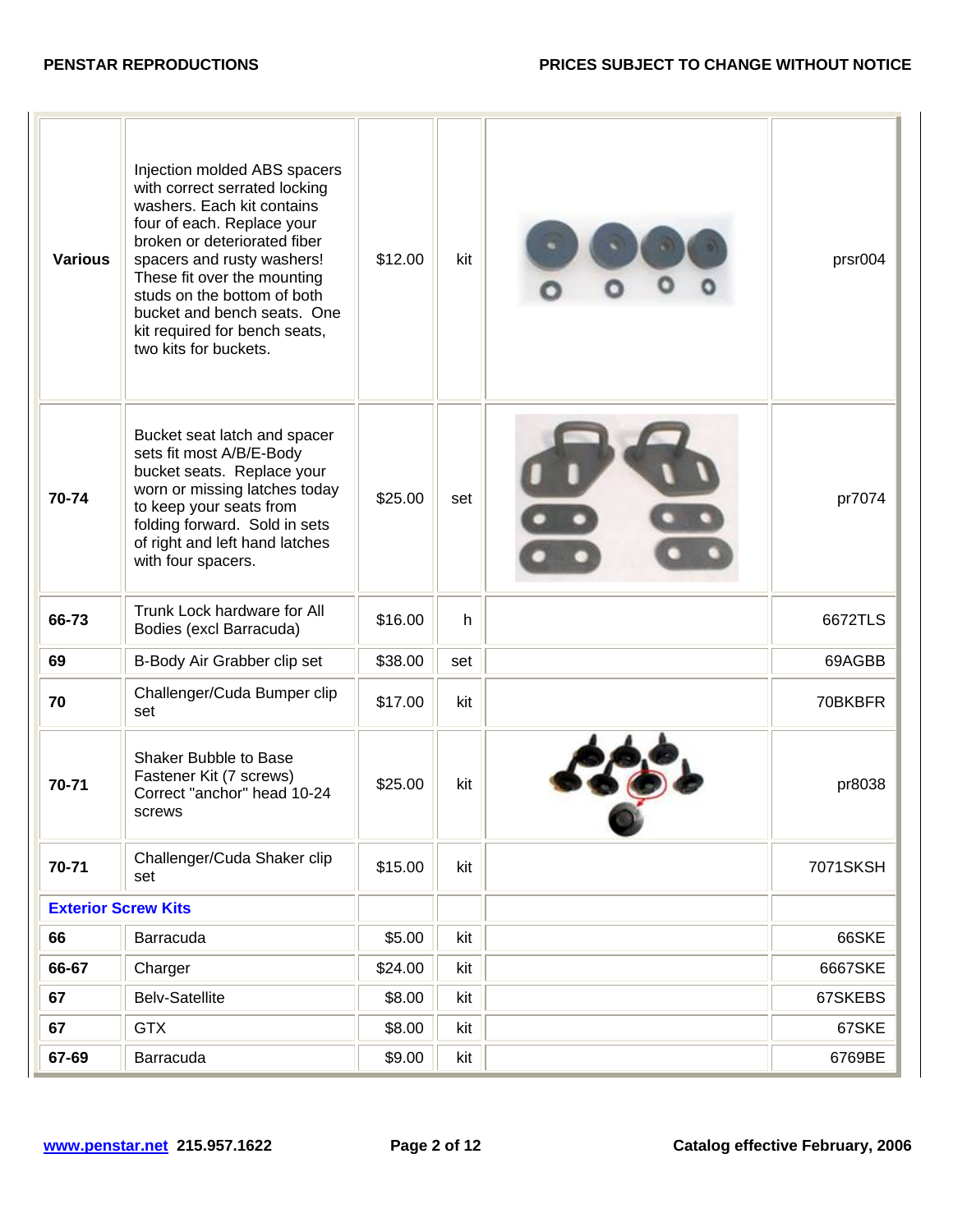| 67-69                   | Barracuda w/wheel well<br>screws                                                                                                                           | \$21.00 | kit | 6769BEd      |
|-------------------------|------------------------------------------------------------------------------------------------------------------------------------------------------------|---------|-----|--------------|
| 67-69                   | Dart                                                                                                                                                       | \$8.00  | kit | 6769SKE      |
| 68                      | <b>GTX</b>                                                                                                                                                 | \$14.00 | kit | 68SKEGTX     |
| 68                      | Road Runner                                                                                                                                                | \$14.00 | kit | 68SKESrr     |
| 68                      | Satellite                                                                                                                                                  | \$14.00 | kit | 68SKES       |
| 68-70                   | Charger                                                                                                                                                    | \$6.00  | kit | 6870SKE      |
| 68-70                   | Charger w/wheel well screws                                                                                                                                | \$18.00 | kit | 6870SKEd     |
| 69                      | Coronet                                                                                                                                                    | \$12.00 | kit | 69SKECO      |
| 69                      | <b>GTX</b>                                                                                                                                                 | \$8.00  | kit | 69SKE        |
| 69                      | Road Runner                                                                                                                                                | \$8.00  | kit | 69SKERR      |
| 69                      | Road Runner w/wheel well<br>screws                                                                                                                         | \$19.00 | kit | 69SKERRd     |
| 69                      | <b>Satellite</b>                                                                                                                                           | \$8.00  | kit | 69SKESat     |
| 70                      | Cuda                                                                                                                                                       | \$12.00 | kit | 70SKE        |
| 70                      | Cuda w/wheel well screws                                                                                                                                   | \$24.00 | kit | 70SKEd       |
| 70                      | <b>GTX</b>                                                                                                                                                 | \$6.00  | kit | 70SKEgtx     |
| 70                      | Road Runner                                                                                                                                                | \$6.00  | kit | 70SKERR      |
| 70-71                   | <b>Duster</b>                                                                                                                                              | \$17.00 | kit | 7071SKE      |
| 70-72                   | Dart                                                                                                                                                       | \$9.00  | kit | 7072SKE      |
| 70-74                   | Challenger                                                                                                                                                 | \$12.00 | kit | 7074SKE      |
| 70-74                   | Challenger w/wheel well<br>screws                                                                                                                          | \$23.00 | kit | 7074SKEd     |
| 71                      | Charger R/T                                                                                                                                                | \$17.00 | kit | 71SKE        |
| 72-73                   | <b>Duster</b>                                                                                                                                              | \$18.00 | kit | 7273SKE      |
| 73                      | Charger SE                                                                                                                                                 | \$19.00 | kit | 73SKE        |
| <b>Fender Bolt Kits</b> |                                                                                                                                                            |         |     |              |
|                         | C-Body (2 fenders)                                                                                                                                         | \$44.00 | kit | <b>FBKCB</b> |
| 66-67                   | B-Body (2 fenders)                                                                                                                                         | \$44.00 | kit | 6667fbb      |
| 66-74                   | Contains all the bolts, u nuts,<br>studs, & washer nuts to attach<br>two fenders (please order by<br>the year and make of car -<br>e.g. 70 Challenger T/A) | \$44.00 | kit | prfbk6674    |
| 68-70                   | B-Body (2 fenders)                                                                                                                                         | \$44.00 | kit | <b>FBKBB</b> |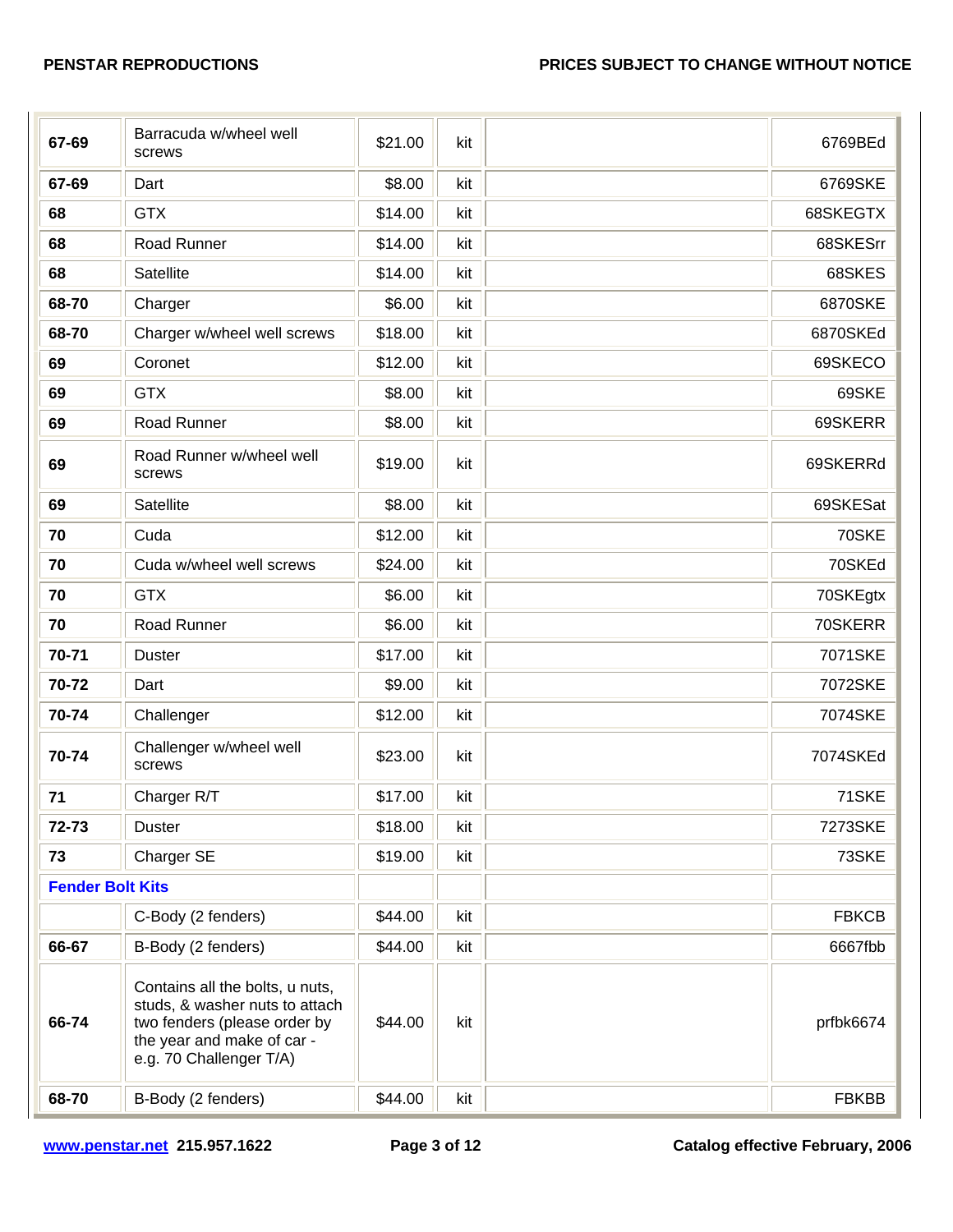| 68-74                    | A-Body (2 fenders)                        | \$44.00 | kit | <b>FBKAB</b> |
|--------------------------|-------------------------------------------|---------|-----|--------------|
| 70-71                    | E-Body (2 fenders)                        | \$44.00 | kit | 7071EFBK     |
| 70-74                    | E-Body Fender Splash Guard<br>(2 fenders) | \$19.00 | kit | 7074FsgE     |
| 71-74                    | B-Body Fender Splash Guard<br>(2 fenders) | \$9.00  | kit | 7174FsgB     |
| 72-74                    | E-Body (2 fenders)                        | \$44.00 | kit | 7274Ef       |
| <b>Grille Screw Kits</b> |                                           |         |     |              |
| 63                       | <b>Belvedere</b>                          | \$31.00 | kit | 63belvgk     |
| 63                       | Fury                                      | \$24.00 | kit | 63furgk      |
| 64                       | <b>Belvedere</b>                          | \$22.00 | kit | 64belvgk     |
| 64                       | Fury                                      | \$19.00 | kit | 64gkfury     |
| 64                       | Savoy                                     | \$36.00 | kit | 64grill      |
| 65                       | Coronet                                   | \$19.00 | kit | 65corgk      |
| 66                       | Barracuda                                 | \$24.00 | kit | 66GKBarr     |
| 66                       | <b>Belvedere</b>                          | \$24.00 | kit | 66belvgk     |
| 66                       | Cuda                                      | \$24.00 | kit | 66cugk       |
| 66                       | Dart                                      | \$24.00 | kit | 66dargk      |
| 66                       | Fury                                      | \$24.00 | kit | 66furgk      |
| 66-67                    | Charger                                   | \$42.00 | kit | 6667chgk     |
| 67                       | Coronet                                   | \$24.00 | kit | 67corgk      |
| 67                       | Dart                                      | \$29.00 | kit | 67gkd        |
| 67                       | Fury                                      | \$29.00 | kit | 67furygk     |
| 67                       | <b>GTX</b>                                | \$18.00 | kit | 67GbexGTX    |
| 67-68                    | Cuda                                      | \$24.00 | kit | 6768gkCu     |
| 68                       | Coronet                                   | \$29.00 | kit | 68gkcor      |
| 68                       | Coronet 500                               | \$29.00 | kit | 68cor500gk   |
| 68                       | Dart                                      | \$29.00 | kit | 68gkDa       |
| 68                       | Fury                                      | \$32.00 | kit | 68furygk     |
| 68                       | <b>GTX</b>                                | \$59.00 | kit | 68GKGTX      |
| 68                       | Satellite                                 | \$59.00 | kit | 68GKSat      |
| 68-69                    | Charger                                   | \$59.00 | kit | 6869GKCh     |
| 68-69                    | Coronet/Superbee                          | \$29.00 | kit | 6869gkC      |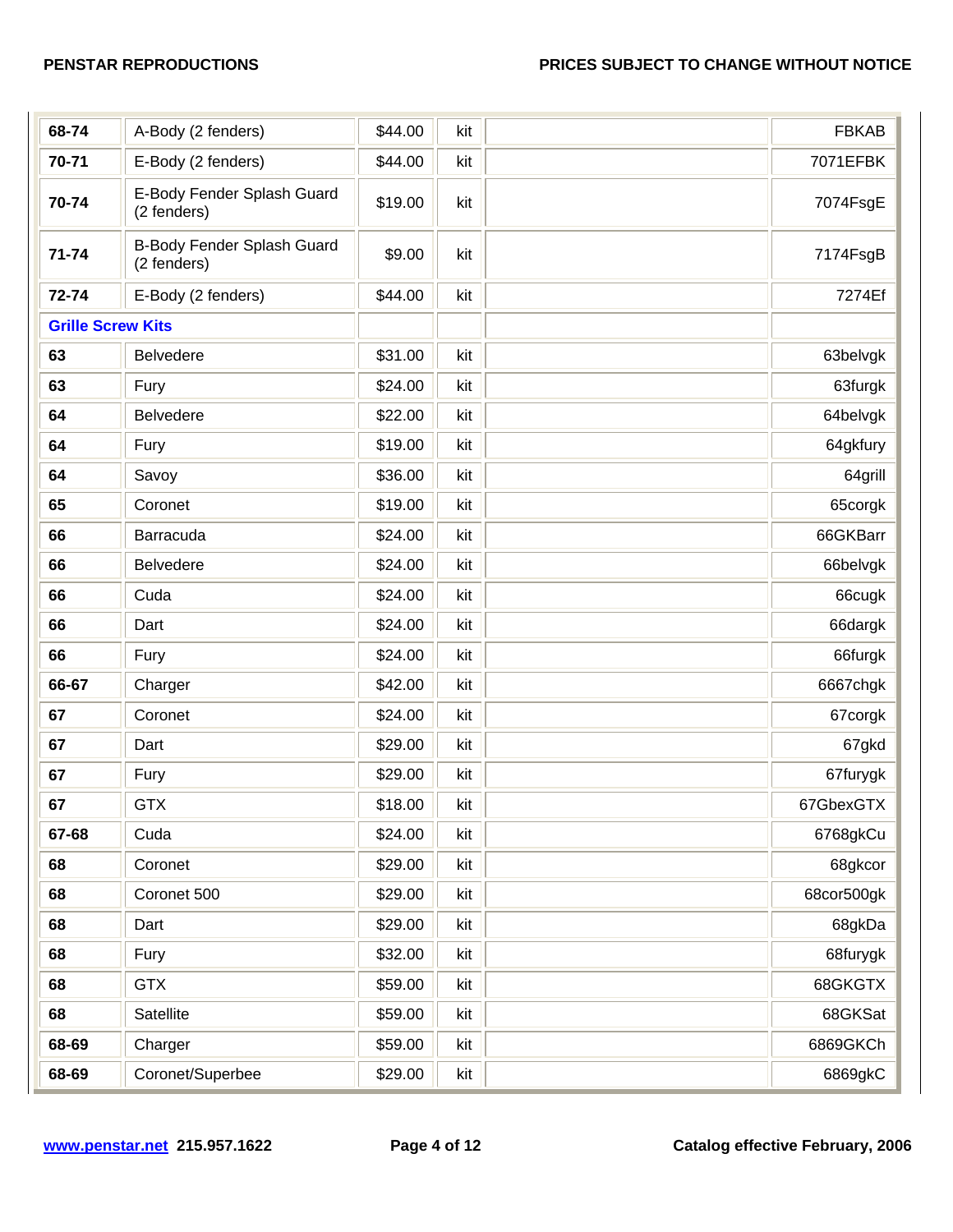| 68-69     | <b>GTX</b>                | \$29.00 | ea  | 6869gtxgk   |
|-----------|---------------------------|---------|-----|-------------|
| 68-69     | Road Runner               | \$29.00 | kit | 6869GKRR    |
| 69        | B-Body Grille / Bezel     | \$24.00 | kit | 69GBezBB    |
| 69        | Belvedere                 | \$29.00 | kit | 69gkb       |
| 69        | Coronet                   | \$29.00 | kit | 69corgk     |
| 69        | Dart                      | \$32.00 | ea  | 69dgk       |
| 69        | Fury                      | \$19.00 | kit | 69furygk    |
| 69        | <b>GTX</b>                | \$29.00 | kit | 69GKGTX     |
| 69        | Satellite                 | \$29.00 | kit | 69GKSat     |
| 70        | Challenger                | \$59.00 | kit | 70GKChal    |
| 70        | Charger                   | \$59.00 | kit | 70GKCh      |
| 70        | Cuda                      | \$59.00 | kit | 70GKCu      |
| 70        | Dart                      | \$29.00 | kit | 70gkd       |
| 70        | Fury                      | \$29.00 | kit | 70furgk     |
| 70        | <b>GTX</b>                | \$59.00 | kit | 70GKGTX     |
| 70        | Roadrunner Grille / Bezel | \$19.00 | kit | 70GbezRR    |
| 70        | Superbee                  | \$14.00 | kit | 70GKSB      |
| 70-71     | Demon                     | \$19.00 | kit | 7071GKDe    |
| 70-71     | <b>Duster</b>             | \$19.00 | kit | 7071GKD     |
| 71        | Barracuda                 | \$39.00 | kit | 71GKBa      |
| 71        | Challenger                | \$23.00 | kit | 71SKG       |
| 71        | Charger                   | \$29.00 | kit | 71GKCh      |
| 71        | Coronet                   | \$29.00 | kit | 71gkcor     |
| 71        | Cuda                      | \$59.00 | kit | 71GKCu      |
| 71        | <b>GTX</b>                | \$59.00 | kit | 71GKGTX     |
| 71-72     | Dart Swinger              | \$31.00 | kit | 7172gkds    |
| $71 - 72$ | Demon                     | \$31.00 | kit | 7172gkd     |
| $71 - 72$ | Satellite / Road Runner   | \$32.00 | kit | 7172GKSatRR |
| 72        | Charger                   | \$22.00 | kit | 72chgk      |
| 72        | Coronet                   | \$39.00 | kit | 72cogk      |
| 72        | Dart                      | \$29.00 | kit | 72dargk     |
| 72        | <b>Duster</b>             | \$19.00 | kit | 72GDus      |
| 72        | <b>GTX</b>                | \$32.00 | kit | 72gkgtx     |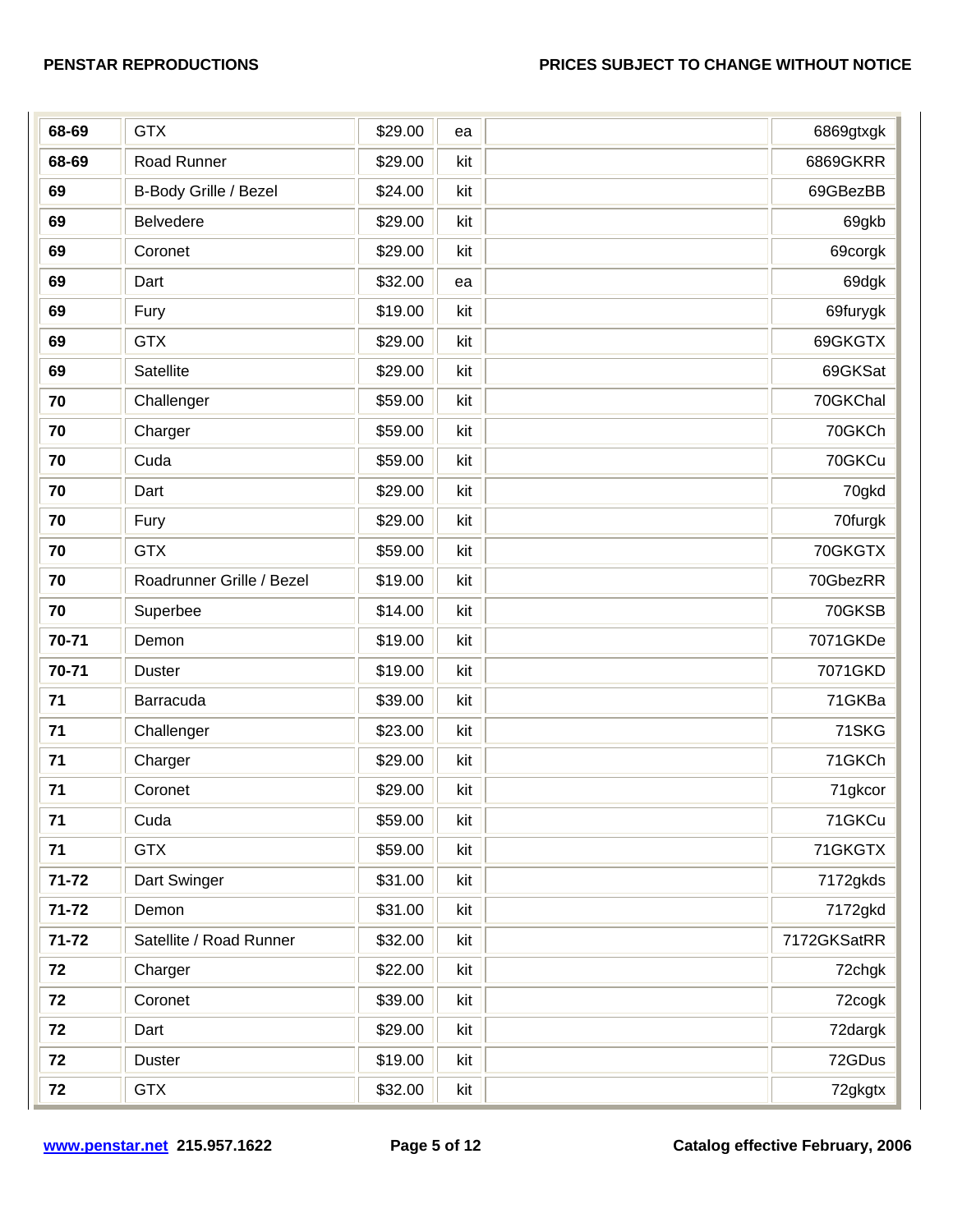| 72-74            | Challenger                                                                                                                                                                                                                                                                           | \$13.00 | kit | 7274GKChal  |
|------------------|--------------------------------------------------------------------------------------------------------------------------------------------------------------------------------------------------------------------------------------------------------------------------------------|---------|-----|-------------|
| 72-74            | <b>Challenger Grille Molding kit</b>                                                                                                                                                                                                                                                 | \$8.00  | kit | 7274GMCh    |
| 72-74            | Cuda                                                                                                                                                                                                                                                                                 | \$49.00 | kit | 7274gkCu    |
| 73               | Dart Sport                                                                                                                                                                                                                                                                           | \$24.00 | kit | 73darsgk    |
| 73               | <b>Duster</b>                                                                                                                                                                                                                                                                        | \$29.00 | kit | 73dusgk     |
| 73-74            | Satellite / Road Runner                                                                                                                                                                                                                                                              | \$29.00 | kit | 7374GKSatRR |
| 75               | Dart Sport                                                                                                                                                                                                                                                                           | \$19.00 | kit | 75drtstgk   |
| 79               | Aspen                                                                                                                                                                                                                                                                                | \$29.00 | kit | 79aspgk     |
| <b>Hose Kits</b> |                                                                                                                                                                                                                                                                                      |         |     |             |
| <b>Various</b>   | NOS special flange lock nuts<br>used to secure the plastic<br>radiator fan shrouds to the<br>radiator mounting studs.<br>Original cadmium finish.<br>Limited quantities so buy<br>NOW! Use 5 nuts on 1966-69<br>B-Body 26" radiators and 4<br>nuts on 1970 & later 22"<br>radiators. | \$2.00  | ea  | pr875       |
| 64-69            | Big block and Hemi heater<br>hose nipples for 1964-1969<br>vehicles using 5/8" heater<br>hose. Patterned after original<br>pieces and zinc plated to<br>prevent corrosion. One kit<br>required per vehicle.                                                                          | \$15.00 | ea  | hnk-1       |
| 70 and<br>later  | Big block and Hemi heater<br>hose nipples for 1970 and<br>later vehicles using both 1/2"<br>and 5/8" heater hose.<br>Patterned after original pieces<br>and zinc plated to prevent<br>corrosion. One kit required<br>per vehicle.                                                    | \$15.00 | ea  | prhnk-2     |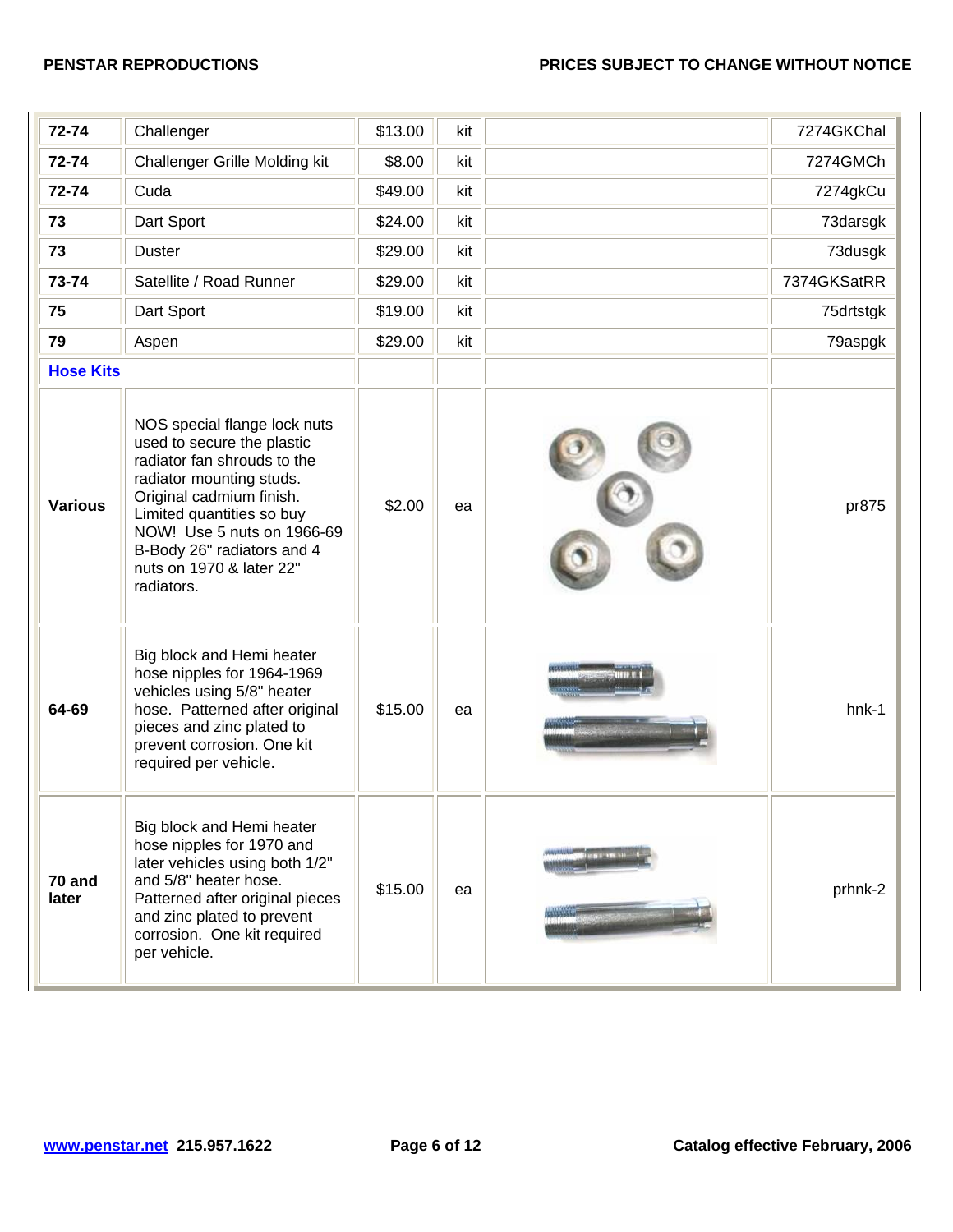| 70-74     | Radiator Cap                                                   | \$25.00 | ea  | prj129       |
|-----------|----------------------------------------------------------------|---------|-----|--------------|
| 66-69     | Radiator Cap                                                   | \$25.00 | ea  | prj120       |
|           | All Models Aluminum Heater<br>Hose Strap                       | \$3.50  | ea  | pr0057       |
| 66-69     | Hose Clamp Kits Sizes:<br>383/440/Hemi                         | \$13.00 | kit | prhck1       |
| 66-69     | Hose Clamp Kits Sizes: 318/<br>340/383/440/426Hemi             | \$13.00 | kit | 6669HKH      |
| 70        | Hose Clamp Kits Sizes: 318/<br>340                             | \$16.00 | kit | 70HKNH       |
| 70        | Hose Clamp Kits Sizes: 383/<br>440/426Hemi                     | \$14.00 | kit | 70HKH        |
| $71 - 74$ | Hose Clamp Kits Sizes: 318/<br>340/360                         | \$16.00 | kit | 7174HKNH     |
| $71 - 74$ | Hose Clamp Kits Sizes: 383/<br>440/426Hemi                     | \$15.00 | kit | 7174HKH      |
|           | <b>Interior HardwareHardware</b>                               |         |     |              |
|           | Seat Nut kit for Cars with<br><b>Bucket Seats</b>              | \$15.00 | kit | <b>SNKBS</b> |
| 64-74     | Black plastic for black interiors<br>(can be painted to match) | \$4.00  | ea  | PR123        |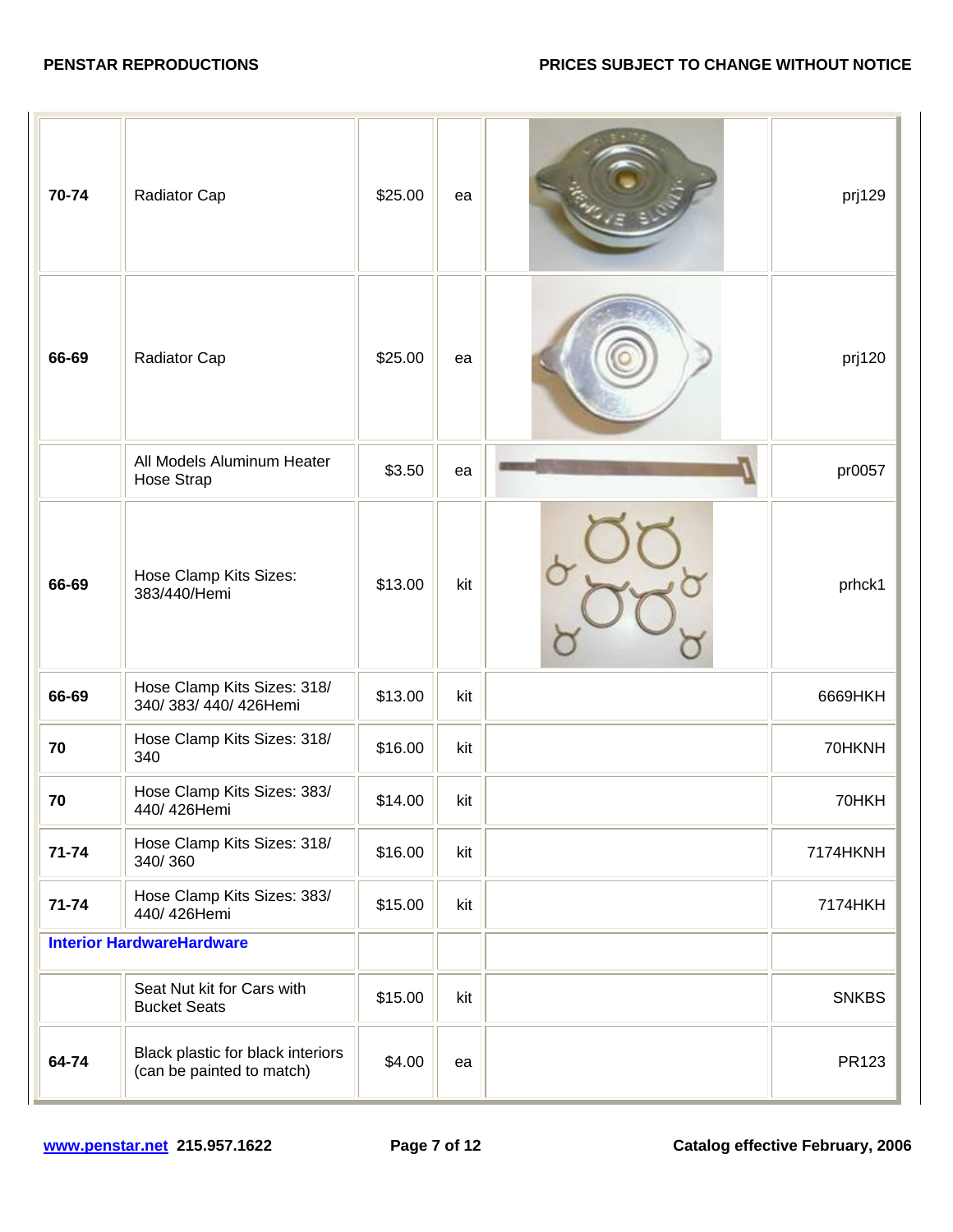| <b>Interior Screw Kits</b> |                                           |         |     |                  |
|----------------------------|-------------------------------------------|---------|-----|------------------|
| 64                         | Polara 2dr H/T                            | \$61.00 | ea  | 64pol2dr         |
| 65                         | Belvedere - Satellite (Conv.)             | \$39.00 | kit | 65BSatCl         |
| 65                         | Belvedere - Satellite 2dr                 | \$51.00 | kit | 65BSatl          |
| 65                         | Coronet 440 2dr H/T                       | \$42.00 | kit | 65C440I          |
| 65                         | Coronet 4dr                               | \$37.00 | kit | 65C42I           |
| 65                         | Coronet 500 (Conv.)                       | \$61.00 | kit | 65C500I          |
| 65                         | Coronet 500 2dr H/T                       | \$50.00 | kit | 65C5002dl        |
| 65                         | Dart 2dr                                  | \$44.00 | kit | 65D2drl          |
| 65                         | Dart GT 2dr                               | \$55.00 | kit | 65DGT2I          |
| 65-66                      | Fury (Conv.)                              | \$33.00 | kit | 6566fci          |
| 66                         | Coronet 440 4dr                           | \$37.00 | kit | 66C440I          |
| 66                         | Coronet 500 2dr                           | \$40.00 | kit | 66C5002dl        |
| 66                         | Fury 2dr                                  | \$48.00 | kit | 66F2dl           |
| 66                         | Plymouth Belvedere - Satellite<br>(Conv.) | \$34.00 | kit | 66BSCI           |
| 66                         | Plymouth Satellite 2dr H/T                | \$41.00 | kit | 66BS2dl          |
| 66-67                      | Charger 2dr                               | \$60.00 | kit | 6667SKI          |
| 67                         | Barracuda (Conv.)                         | \$29.00 | kit | 67BCI            |
| 67                         | Barracuda (deluxe kit)                    | \$42.00 | kit | 67SKId           |
| 67                         | Barracuda (regular)                       | \$28.00 | ea  | 67skibarreg      |
| 67                         | Coronet 2dr H/T                           | \$33.00 | ea  | 67SKICOR         |
| 67                         | GTX (Conv.)                               | \$36.00 | ea  | 67gtxconv        |
| 67                         | Plymouth Valiant 2dr Sedan                | \$20.00 | kit | 67V2dl           |
| 67                         | Polara 2dr H/T                            | \$45.00 | ea  | 67skipol2dr      |
| 67                         | Satellite / GTX 2dr H/T                   | \$38.00 | kit | 67SKI            |
| 67-69                      | Dart (conv.)                              | \$31.00 | kit | 6769SKIConv      |
| 67-69                      | Dart 2dr                                  | \$40.00 | kit | 6769SKI          |
| 68                         | Charger 2dr                               | \$31.00 | kit | 68SKI            |
| 68                         | Coronet 2dr H/T                           | \$36.00 | kit | 68SKICO          |
| 68                         | Fury 2dr Hardtop                          | \$40.00 | ea  | 68SKIFUR2D<br>R. |
| 68                         | GTX (Conv.)                               | \$34.00 | kit | 68SKIconv        |
| 68                         | GTX 2dr                                   | \$38.00 | kit | 68SKIGTX         |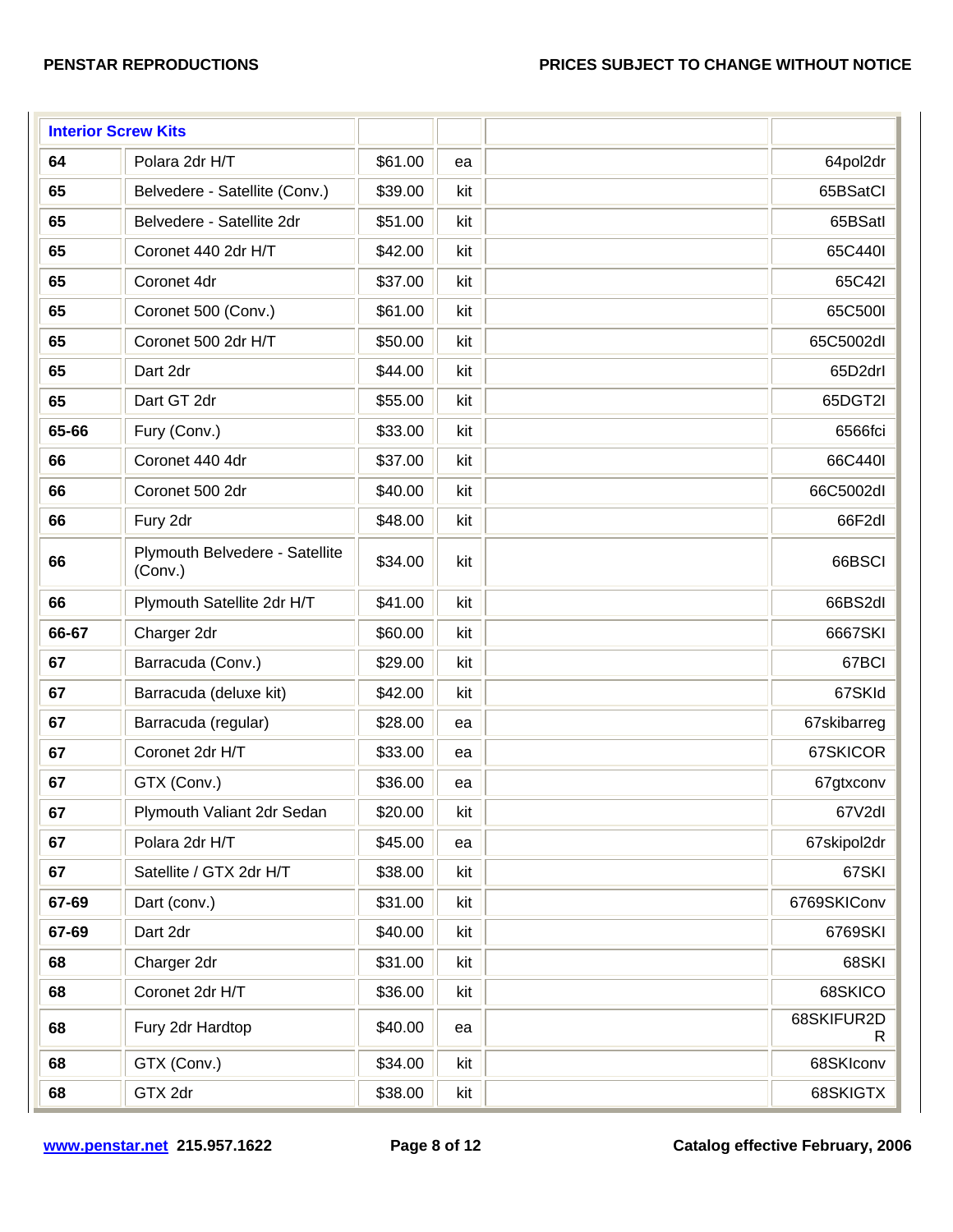| 68                         | Road Runner                                                                                                                                                                                                                                                                    | \$31.00  | kit | 68SKIRR     |
|----------------------------|--------------------------------------------------------------------------------------------------------------------------------------------------------------------------------------------------------------------------------------------------------------------------------|----------|-----|-------------|
| 68                         | Satellite 2dr H/T                                                                                                                                                                                                                                                              | \$35.00  | ea  | 68SKISAT2DR |
| 68                         | Signet 4dr Sedan                                                                                                                                                                                                                                                               | \$24.00  | ea  | 68SKISIG    |
| 68-69                      | Barracuda (Conv.)                                                                                                                                                                                                                                                              | \$28.00  | kit | 6869BCvI    |
| 68-69                      | Barracuda (delux)                                                                                                                                                                                                                                                              | \$36.00  | kit | 6869skid    |
| 68-69                      | Barracuda (deluxe)                                                                                                                                                                                                                                                             | \$36.00  | kit | 6869SKI     |
| 68-69                      | Barracuda (regular)                                                                                                                                                                                                                                                            | \$28.00  | kit | 6869SKIB    |
| 69                         | Fury (Conv.)                                                                                                                                                                                                                                                                   | \$24.00  | kit | 69f4i       |
| 69                         | Fury 4dr Sedan                                                                                                                                                                                                                                                                 | \$24.00  | ea  | 69SKIFUR    |
| 69-70                      | Charger                                                                                                                                                                                                                                                                        | \$35.00  | kit | 6970SKICH   |
| 69-70                      | Coronet 440 & 500 2dr. H/T                                                                                                                                                                                                                                                     | \$37.00  | kit | 6970SKICo   |
| 69-70                      | GTX / Road Runner Super<br>Bee (Conv.)                                                                                                                                                                                                                                         | \$34.00  | kit | 6970Ico     |
| 69-70                      | GTX / Roadrunner Super Bee<br>2dr                                                                                                                                                                                                                                              | \$34.00  | kit | 6970SKI     |
| 70                         | Dart 2dr Hardtop                                                                                                                                                                                                                                                               | \$35.00  | kit | 70SKI       |
| 70-72                      | Valiant 2dr H/T                                                                                                                                                                                                                                                                | \$26.00  | kit | 7072SKI     |
| 70-74                      | Challenger/Cuda (Conv.)                                                                                                                                                                                                                                                        | \$48.00  | kit | 7074SKIC    |
| 70-74                      | Challenger/Cuda 2dr                                                                                                                                                                                                                                                            | \$56.00  | kit | 7074SKI     |
| $71 - 74$                  | Charger R/T 2dr                                                                                                                                                                                                                                                                | \$39.00  | kit | 7174SKI     |
| 71-74                      | Charger SE 2dr                                                                                                                                                                                                                                                                 | \$29.00  | kit | 7174SKIchar |
| 71-74                      | Road Runner 2dr                                                                                                                                                                                                                                                                | \$31.00  | kit | 7174SKIRR   |
| 74                         | <b>Duster</b>                                                                                                                                                                                                                                                                  | \$33.00  | kit | 74SKI       |
| <b>Misc. Hardware Kits</b> |                                                                                                                                                                                                                                                                                |          |     |             |
| 63-78                      | Engine fastener kit contains all<br>the necessary fasteners for<br>the valve covers intake oil pan<br>headers if applicable fuel<br>pump water pump front cover<br>thermostat housing alt coil<br>distributor brack and motor<br>mounts small block and big<br>block available | \$149.00 | ea  | PR14ABE     |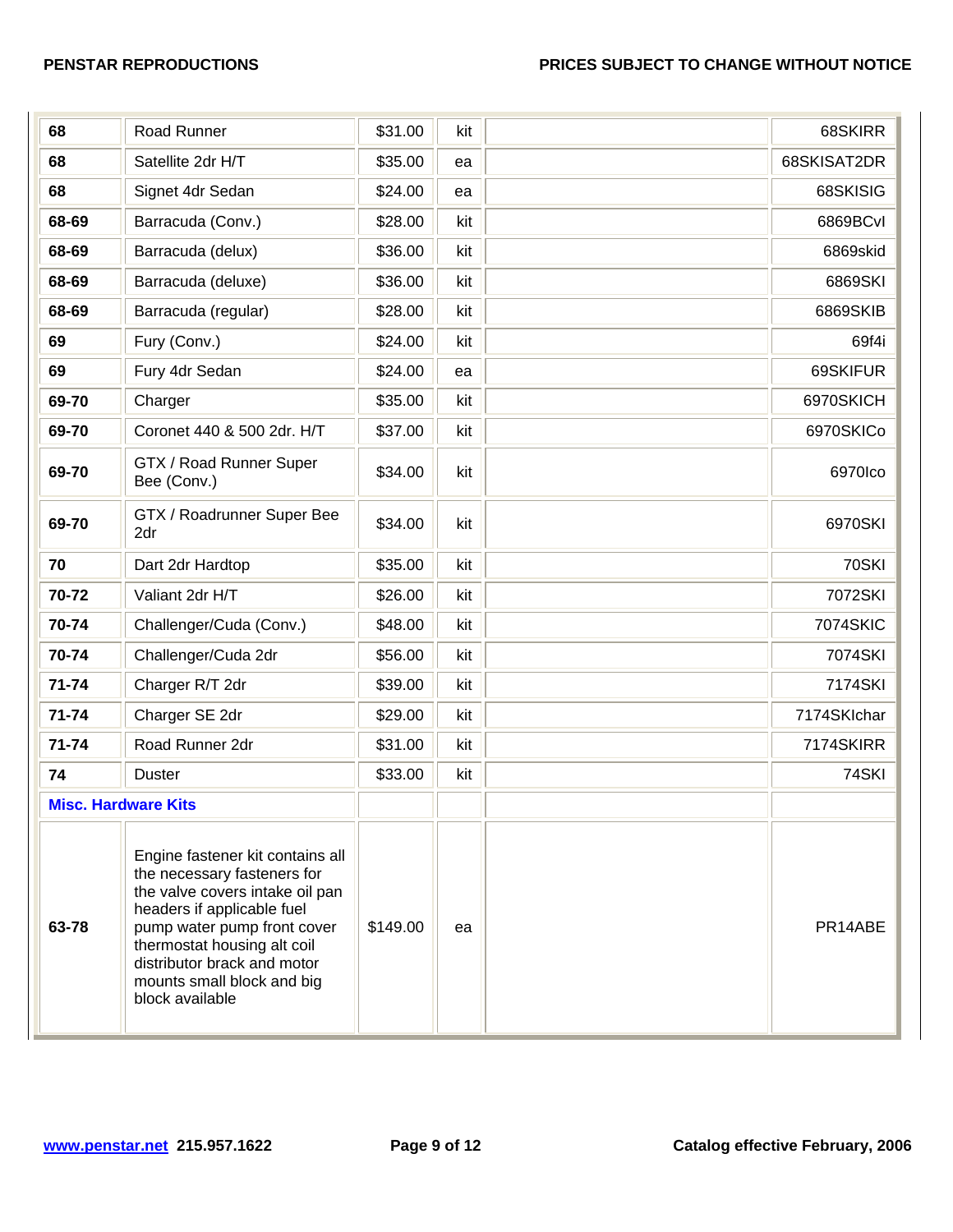| 66-71          | Main cap bolts for Hemi grade<br>8 hardened bolts non incl.<br>main cap bolts cross bolts rear<br>main seal retainer bolts and<br>washers | \$63.00 | ea |                              | PR12BEA |
|----------------|-------------------------------------------------------------------------------------------------------------------------------------------|---------|----|------------------------------|---------|
| 67-74          | Main cap bolts 2 bolt main<br>blocks hardened kit contains<br>hardware needed for main<br>caps windage tray ect.                          | \$86.00 | ea |                              | PR12ABE |
| 67-75          | A-Body 3/8" single fuel line<br>clip set, 10 clips & 2 bolts                                                                              | \$10.00 | ea |                              | PCK0011 |
| 69-70          | 383/440 HP Exhaust Manifold<br>Fastener Kit. A-Body Only -<br>Studs, nuts, & sleeve nuts                                                  | \$50.00 | ea | 000<br>o<br>$\Omega$         | pr8065a |
| 68-71          | 383/440 HP Exhaust Manifold<br>Fastener Kit. C-Body Only -<br>Studs, nuts, & sleeve nuts                                                  | \$50.00 | ea | 0000<br>000                  | pr8065c |
| 66-71          | 426 Hemi Exhaust Manifold<br>Fastener Kit - Correct head<br>marking bolts and conical<br>washers                                          | \$60.00 | ea |                              | pr8066  |
| <b>Various</b> | Max Wedge Exhaust Manifold<br>Fastener Kit. Studs, nuts, &<br>sleeve nuts                                                                 | \$40.00 | ea | $\circ\circ$<br>0000<br>0000 | pr8067  |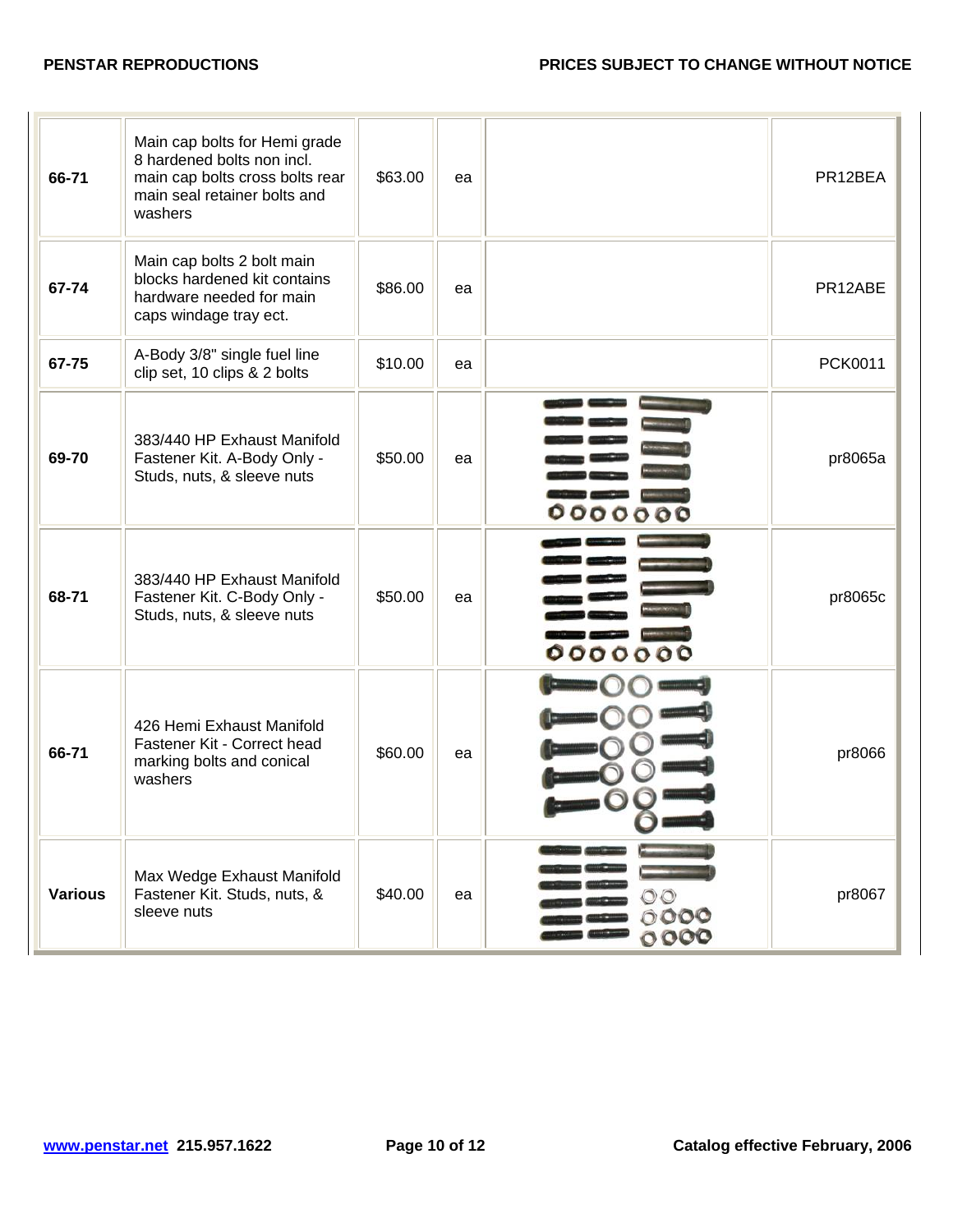## **PENSTAR REPRODUCTIONS PRICES SUBJECT TO CHANGE WITHOUT NOTICE**

| <b>Various</b>          | 340 Six Pack Intake Manifold<br>Install Fastener Kit. Includes<br>intake manifold, carburetor,<br>throttle cable bracket, coil<br>bracket, anti-diesel solenoid,<br>choke housing, thermostat<br>housing, air cleaner studs and<br>wingnut fasteners. | \$75.00 | ea  | <b>IIII</b> °              | pr8047         |
|-------------------------|-------------------------------------------------------------------------------------------------------------------------------------------------------------------------------------------------------------------------------------------------------|---------|-----|----------------------------|----------------|
| <b>Various</b>          | 440 Six Pack Intake Manifold<br>Install Fastener Kit. Includes<br>intake manifold, carburetor,<br>throttle cable bracket, coil<br>bracket, anti-diesel solenoid,<br>choke housing, air cleaner<br>studs and wingnut fasteners.                        | \$85.00 | ea  | mulli<br><b>IIIIIIIIII</b> | pr8072         |
| 67-75                   | A-Body Brake Line clip set, 10<br>clips & 2 bolts                                                                                                                                                                                                     | \$10.00 | ea  |                            | <b>PCK0002</b> |
| <b>Sun Visor Tips</b>   |                                                                                                                                                                                                                                                       |         |     |                            |                |
| 64-70                   | A-Body                                                                                                                                                                                                                                                | \$3.00  | ea  |                            | <b>PR303C</b>  |
| 64-70                   | <b>B-Body</b>                                                                                                                                                                                                                                         | \$3.00  | ea  |                            | <b>PR303B</b>  |
| 70-74                   | E-Body                                                                                                                                                                                                                                                | \$3.00  | pr  |                            | <b>PR303E</b>  |
| <b>Valance Bolt Set</b> |                                                                                                                                                                                                                                                       |         |     |                            |                |
| 68-70                   | <b>B-Body Front</b>                                                                                                                                                                                                                                   | \$10.00 | kit |                            | 6870Bf         |
| 70-74                   | <b>Challenger Rear</b>                                                                                                                                                                                                                                | \$12.00 | kit |                            | 7074ChRV       |
| 70-74                   | Cuda Rear                                                                                                                                                                                                                                             | \$12.00 | kit |                            | 7074CuRV       |
| 70-74                   | E-Body Front                                                                                                                                                                                                                                          | \$9.00  | kit |                            | 7074EBFV       |
| $71 - 74$               | <b>B-Body Front</b>                                                                                                                                                                                                                                   | \$16.00 | kit |                            | 7174fvb        |
| 71-74                   | <b>B-Body Rear</b>                                                                                                                                                                                                                                    | \$10.00 | kit |                            | 7174brv        |
| 71-74                   | <b>Charger Front</b>                                                                                                                                                                                                                                  | \$18.00 | kit |                            | 7174cfv        |
| 71-74                   | Charger Rear                                                                                                                                                                                                                                          | \$16.00 | kit |                            | 7174RVChar     |
| 71-74                   | Road Runner Front                                                                                                                                                                                                                                     | \$11.00 | kit |                            | 7174RRfv       |
| $71 - 74$               | Road Runner Rear                                                                                                                                                                                                                                      | \$8.00  | kit |                            | 7174RRrv       |
|                         | <b>Windshield Clip Sets</b>                                                                                                                                                                                                                           |         |     |                            |                |
| 66                      | <b>B-Body Front Window Trim</b>                                                                                                                                                                                                                       | \$22.00 | kit |                            | 6667CSWF       |
| 66                      | <b>B-Body Rear Window Trim</b>                                                                                                                                                                                                                        | \$22.00 | kit |                            | 6667CSWR       |
| 67                      | <b>B-Body Front Window Trim</b>                                                                                                                                                                                                                       | \$22.00 | kit |                            | 67CSBF         |